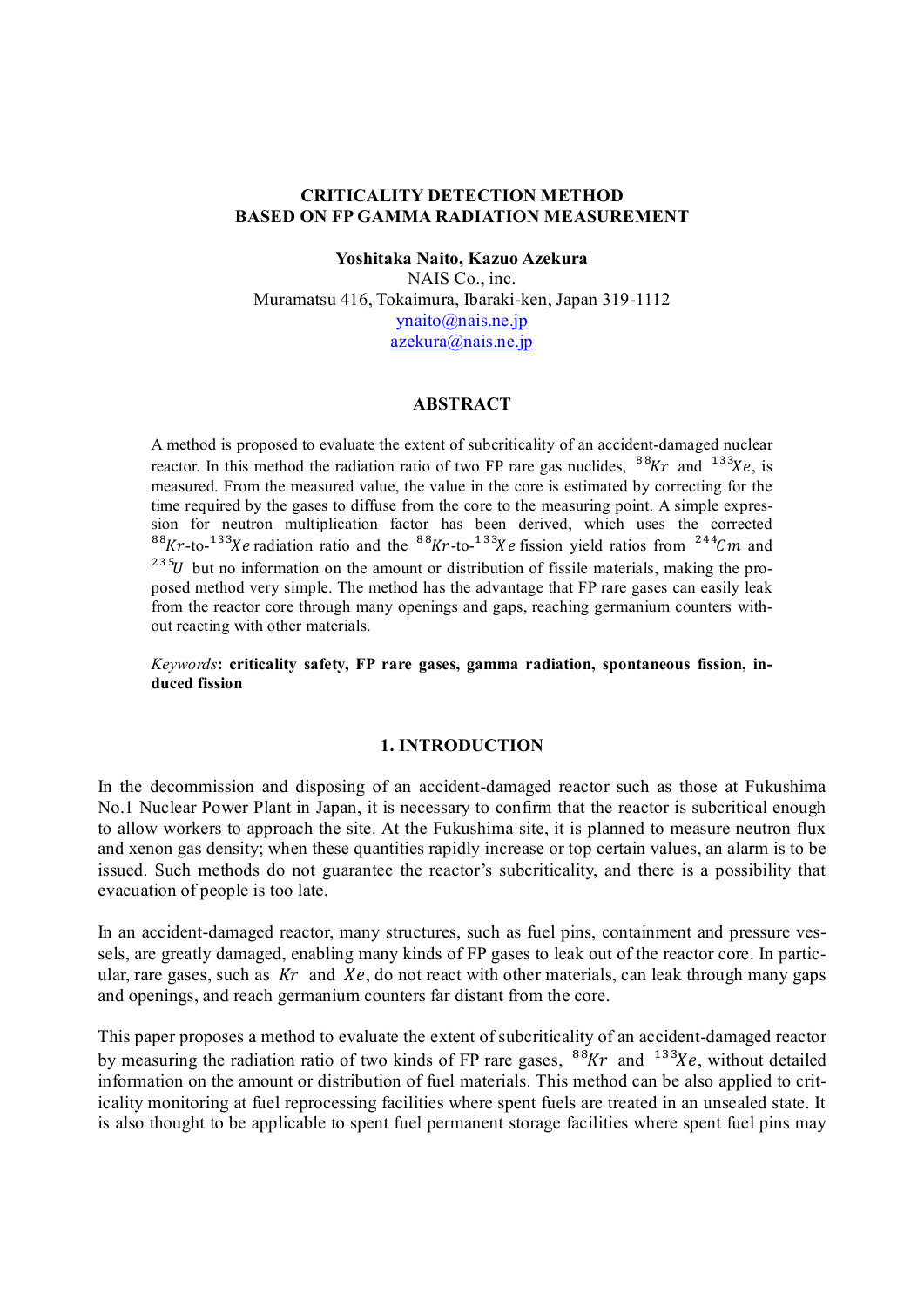lose their shape due to long-term corrosion.

### **2. CRITICALTY EVALUATION MODEL**

For the sake of simplicity, it is assumed that only  $^{235}U$  and  $^{244}Cm$  exist as a fissile material and a spontaneous-fission material, respectively; other such materials can be added to the spontaneous fission neutron source term and induced fission neutron source term, with the basic way of thinking remaining unchanged. The fuel pellets contain minor actinide  $244$ Cm; this nuclide suffers a spontaneous fission and produces about 2.71 secondary neutrons, which in turn induce  $^{235}U$  fissions. The total neutron source  $N^0$  in the core is expressed by

$$
N^{0}(k) = S(2^{44}Cm) + S(2^{44}Cm)k + S(2^{44}Cm)k^{2} + S(2^{44}Cm)k^{3} + \cdots
$$
  
= S(2^{44}Cm) +  $\frac{k}{1-k}$  S(2^{44}Cm) = S(2^{44}Cm) + S(2^{35}U), (1)

where  $S(^{244}Cm)$  is the neutron source density due to spontaneous  $^{244}Cm$  fission, which can be esteemed as an external source;  $S(^{235}U)$  is the neutron source density due to induced  $^{235}U$  fissions;  $k$  is the neutron multiplication factor of the reactor; these neutron sources are spatially-averaged ones with importance as a weighting factor.

The No. densities of FP nuclides,  $13^{3}Xe$  and  $88Kr$ , satisfy the following balance equations:

$$
\frac{dN_{133\chi_e}^0}{dt} = Y_{244}Cm \left(\frac{133\chi_e}{x}\right) \times \frac{S\left(\frac{244\chi_m}{x}\right)}{x_{SF}} + Y_{235}C\left(\frac{133\chi_e}{x}\right)
$$
\n
$$
\times \frac{S\left(\frac{244\chi_m}{x}\right)}{x_{IF}} \times \frac{k}{1-k} - \lambda_{133\chi_e} N_{133\chi_e}^0 \tag{2}
$$

and

$$
\frac{dN_{88_{Kr}}^{0}}{dt} = Y_{244_{Cm}}(^{88}Kr) \times \frac{S(^{244_{Cm}})}{v_{SF}} + Y_{235_{U}}(^{88}Kr)
$$

$$
\times \frac{S(^{244_{Cm}})}{v_{IF}} \times \frac{k}{1-k} - \lambda_{88_{Kr}} N_{88_{Kr}}^{0}, \qquad (3)
$$

where  $N_{133\chi_e}^0$  is the No. density of  $133\chi_e$  in the reactor core,  $\lambda_{133\chi_e}$  its decay constant,  $Y_{244}C_m$ <sup>(133</sup>Xe) is the fission yield of <sup>133</sup>Xe due to <sup>244</sup>Cm fission,  $v_{SF}$  and  $v_{IF}$  the numbers of secondary neutrons due to spontaneous  $244$ Cm fission and induced  $235$ U fission, respectively.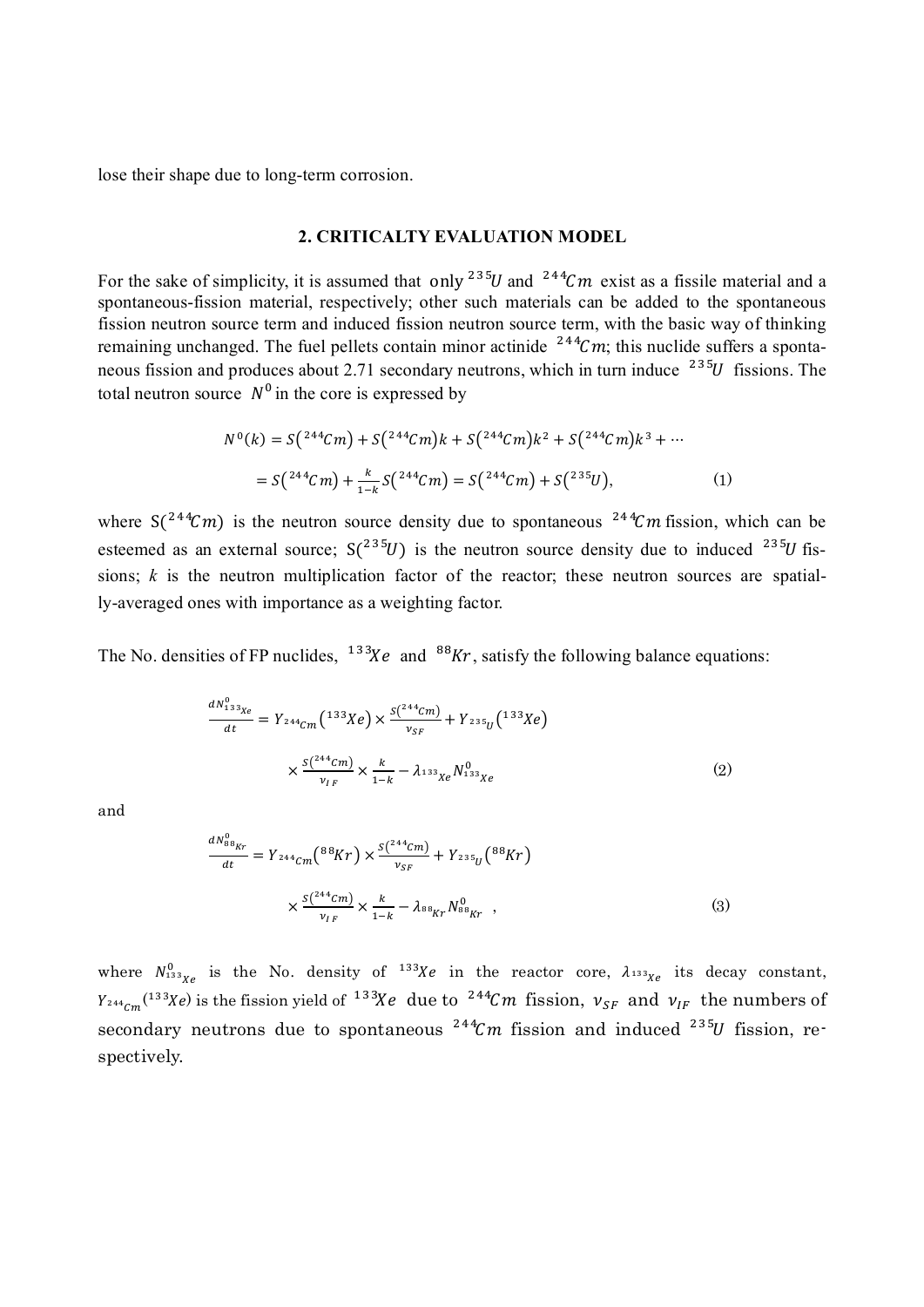When the FP nuclide No. densities are assumed to be in an equilibrium state, the LHSs of Equations (2) and (3) equal zero. Then the following equations are obtained;

$$
\lambda_{133}{}_{Xe} N_{133}^{0}{}_{Xe} = Y_{244}{}_{Cm} (133 \text{X}e) \times \frac{S(244 \text{C}m)}{v_{SF}} + Y_{235}{}_{U} (133 \text{X}e) \times \frac{S(244 \text{C}m)}{v_{IF}} \times \frac{k}{1-k} \quad (4)
$$
  

$$
\lambda_{88}{}_{Kr} N_{88}^{0}{}_{Kr} = Y_{244}{}_{Cm} (88 \text{Kr}) \times \frac{S(244 \text{C}m)}{v_{SF}} + Y_{235}{}_{U} (88 \text{Kr}) \times \frac{S(244 \text{C}m)}{v_{IF}} \times \frac{k}{1-k} \quad (5)
$$

The ratio of equation (5) to equation (4) becomes

$$
R_0(^{88}Kr/^{133}Xe) \equiv \frac{\lambda_{^{88}Kr} \times N_{^{88}Kr}^0}{\lambda_{^{133}Xe} \times N_{^{133}Xe}^0}
$$
  
= 
$$
\frac{Y_{^{244}cm}(^{88}Kr)/\nu_{SF}+Y_{^{235}U}(^{88}Kr)/\nu_{IF} \times \frac{k}{1-k}}{Y_{^{244}cm}(^{133}Xe)/\nu_{SF}+Y_{^{235}U}(^{133}Xe)/\nu_{IF} \times \frac{k}{1-k}}.
$$
 (6)

Transformation of Equation (6) leads to the following equation:

$$
\frac{k}{1-k} = \frac{Y_{244} \zeta m^{(133} Xe) \times R_0(^{88} K r /^{133} Xe) - Y_{244} \zeta m^{(88} K r)}{Y_{235} \zeta m^{(88} K r) - R_0(^{88} K r /^{133} Xe) \times Y_{235} \zeta m^{(133} Xe)} \times \frac{v_{IF}}{v_{SF}} . \tag{7}
$$

Quantity  $R_0({}^{88}Kr/{}^{133}Xe)$  is the  ${}^{88}Kr$ -to- ${}^{133}Xe$  radiation ratio in the reactor core; the rare gas atoms comprise those resulting from  $244Cm$  fission and  $235U$  fission, so the ratio depends on the  $235U$ -to- $244Cm$  fission ratio, i.e., as Equation (7) shows, when the reactor approaches criticality, the ratio  $R_0({}^{88}Kr/{}^{133}Xe)$ approaches  $Y_{^{235}U}(^{88}Kr)/Y_{^{235}U}(^{133}Xe)$  because  $235U$  fission is dominant, and when neutron multiplication factor k approaches zero, the ratio approaches  $Y_{^{244}Cm}(^{88}Kr)/Y_{^{244}Cm}(^{133}Xe)$  because  $^{244}Cm$ fission is dominant in this case.

As shown in Figure 1, the  ${}^{88}Kr$ -to- ${}^{133}Xe$  yield ratio clearly changes from  ${}^{235}U$  to  ${}^{244}Cm$ , which means that, if only the  ${}^{88}Kr$ -to- ${}^{133}Xe$  radiation ratio in the reactor core can be measured, the extent of subcriticality of the reactor can be estimated without detailed information on the amount or distribution of fuel materials.

Further transformation of Equation (7) leads to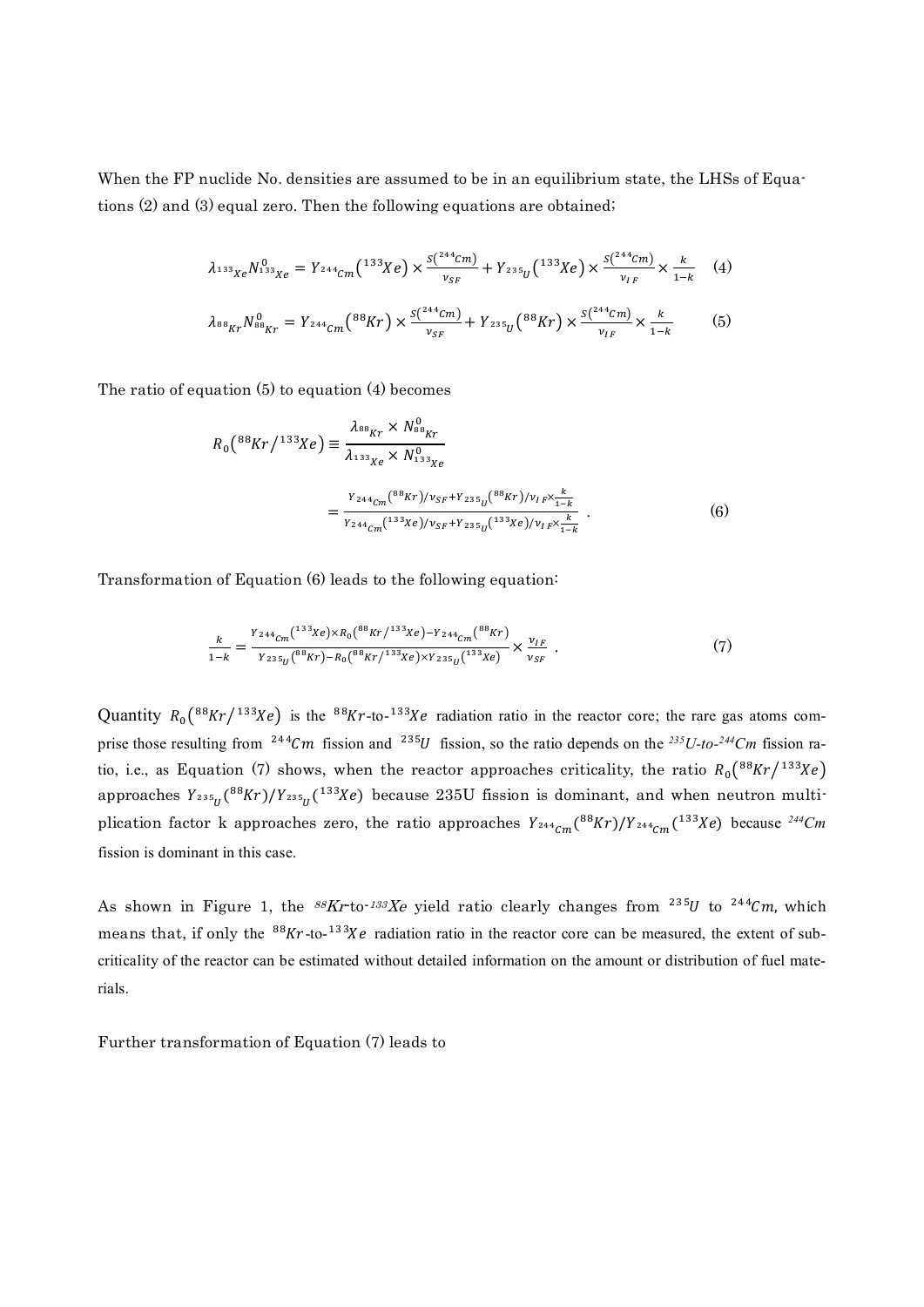$$
k = \frac{R_0(^{88}Kr)^{133}Xe) \times Y_{244}C_m(^{133}Xe) - Y_{244}C_m(^{88}Kr)}{\left(\frac{V_{SF}}{V_{IF}} \times Y_{235}U^{(88}Kr) - Y_{244}C_m(^{88}Kr)\right) - R_0(^{88}Kr)^{133}Xe) \times \left(\frac{V_{SF}}{V_{IF}} \times Y_{235}U^{(133}Xe) - Y_{244}C_m(^{133}Xe)\right)} \tag{8}
$$

Figure 2 shows how neutron multiplication factor k changes with the  $R_0({}^{88}Kr/{}^{133}Xe)$ ; the figure used fission yield data in Table 2;  $\nu$  values in Reference (2) were used:

$$
\nu_{SF} = 2.712 \qquad \nu_{IF} = 2.466
$$

As shown in the figure, the relationship between the two quantities is almost linear, making it easy to confirm the subcriticality of a reactor.

In this method, multiplication factor k can be calculated from  $R_0({}^{88}Kr/{}^{133}Xe)$ , which is obtained by correcting the measured data  $R(^{88}Kr/^{133}Xe)$  as described in the next section.

### **3. CORRECTION FOR MEASUREMENT POSITION**

The above-mentioned radiation ratio  $R_0({}^{88}Kr/{}^{133}Xe)$  is the value in the core. It is impossible to directly measure such data in an accident-damaged core. Therefore, a method is described here to estimate the <sup>88</sup>Kr-to-<sup>133</sup>Xe radiation ratio  $R_0({}^{88}Kr/{}^{133}Xe)$  using the value  $R({}^{88}Kr/{}^{133}Xe)$  measured some distance away from the core.

It takes some time for the FP gases to arrive at a germanium counter located some distance away from the reactor core. The radiation ratios,  $R_0({}^{88}Kr/{}^{133}Xe)$  and  $R({}^{88}Kr/{}^{133}Xe)$ , therefore, have the following relationship.

$$
R(^{88}Kr/^{133}Xe) = \frac{\lambda_{88_{Kr}} \times N_{88_{Kr}}}{\lambda_{133_{Xe}} \times N_{133_{Xe}}}
$$
  
= 
$$
\frac{\lambda_{88_{Kr}} \times N_{88_{Kr}}^0}{\lambda_{133_{Xe}} \times N_{133_{Xe}}^0} e \times p \Big[ - (\lambda_{88_{Kr}} - \lambda_{133_{Xe}}) \tau \Big]
$$
  
= 
$$
R_0(^{88}Kr/^{133}Xe) e \times p \Big[ - (\lambda_{88_{Kr}} - \lambda_{133_{Xe}}) \tau \Big],
$$
 (9)

where  $\tau$  is the time required by the FP gases leaving the core to reach the germanium counter. Time  $\tau$  can be obtained by measuring two kinds of FP gases,  $13\frac{3}{X}$ e and  $13\frac{3m}{X}$ e, which are considered to have the same diffusion speed. In addition, the fission yield ratios of these nuclides from <sup>235</sup>U and <sup>244</sup>Cm are almost the same.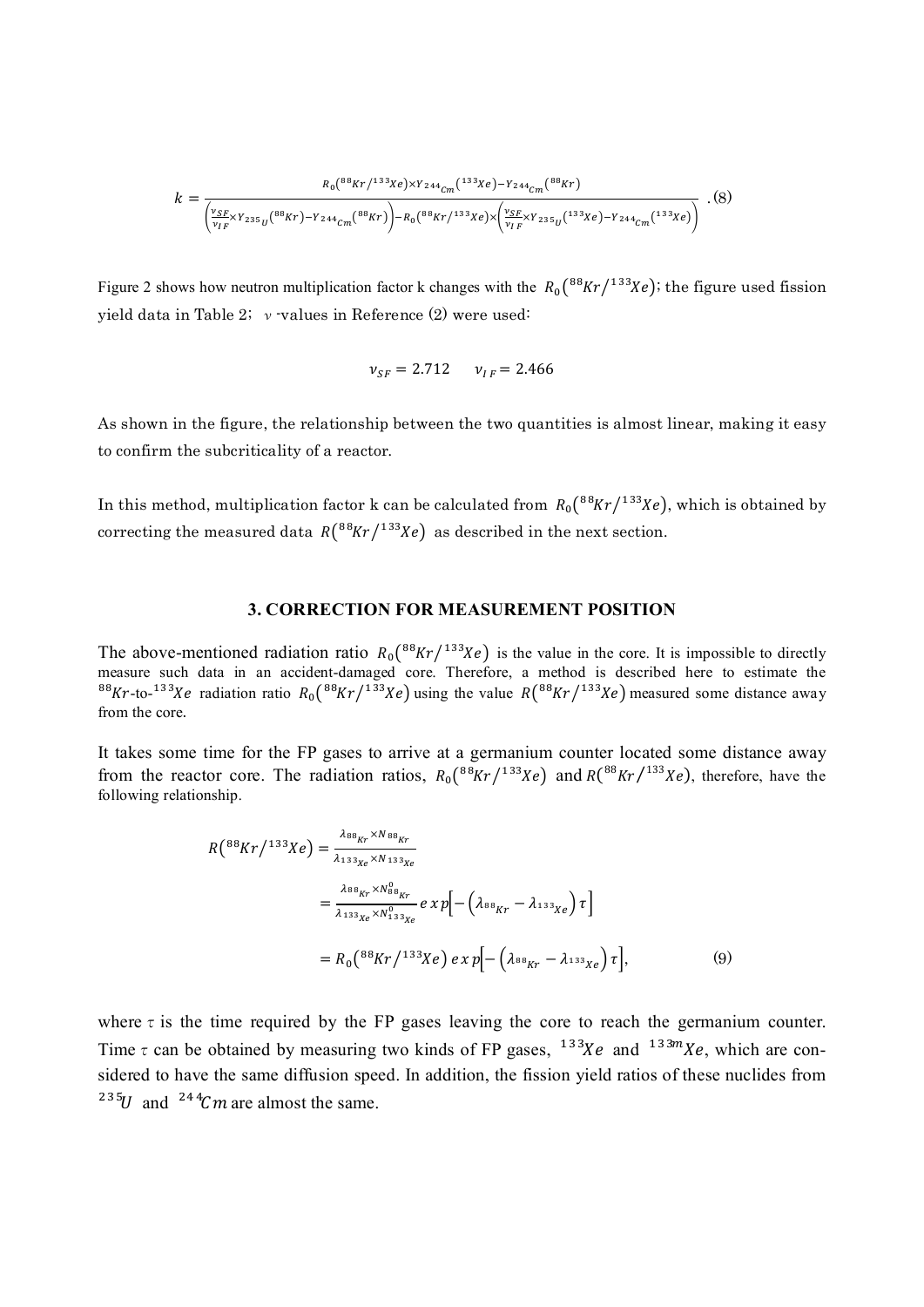$$
Y_{235_{U}}(^{133}Xe)/Y_{244_{Cm}}(^{133}Xe) = 1.18 (= 6.69/5.66)
$$
  

$$
Y_{235_{U}}(^{133m}Xe)/Y_{244_{Cm}}(^{133m}Xe) = 1.12 (= 0.196/0.175)
$$

By taking advantage of this, the following expression is obtained:

$$
R_0(^{133m}Xe/^{133}Xe) = \lambda_{133m_{Xe}} \times N_{133m_{Xe}}^{0} / [\lambda_{133Xe} \times N_{133Xe}^{0}]
$$
  
= 
$$
\frac{Y_{244_{Cm}}(^{133m}Xe)S(^{244}Cm) + Y_{235_{U}}(^{133m}Xe)S(^{235}U)}{Y_{244_{Cm}}(^{133}Xe)S(^{244}Cm) + Y_{235_{U}}(^{133}Xe)S(^{235}U)}
$$
  
= 
$$
\frac{Y_{244_{Cm}}(^{133m}Xe) [S(^{244}Cm) + 1.12S(^{244}Cm)]}{Y_{244_{Cm}}(^{133}Xe) [S(^{244}Cm) + 1.18S(^{244}Cm)]}
$$
  

$$
\approx Y_{244_{Cm}}(^{133m}Xe) / Y_{244_{Cm}}(^{133}Xe) = 3.09E-2
$$
 (10)

The radiation ratio,  $R(^{133m}Xe/^{133}Xe)$ , measured by a germanium counter is expressed by

$$
R(^{133m}Xe/^{133}Xe) = 3.09E - 2 e X p[-\lambda_{133m}x_e + \lambda_{133}x_e] \tau.
$$
 (11)

By using Equation (11),  $\tau$  can be determined from the measured value, and by using it in Equation (9), the radiation ratio  $R_0({}^{88}Kr/{}^{133}Xe)$  can be obtained. Finally, multiplication factor k can be determined by Equation (8).

### **4. FIGURES**



**Figure 1.** Fission yields data of  $244Cm$  and  $235U$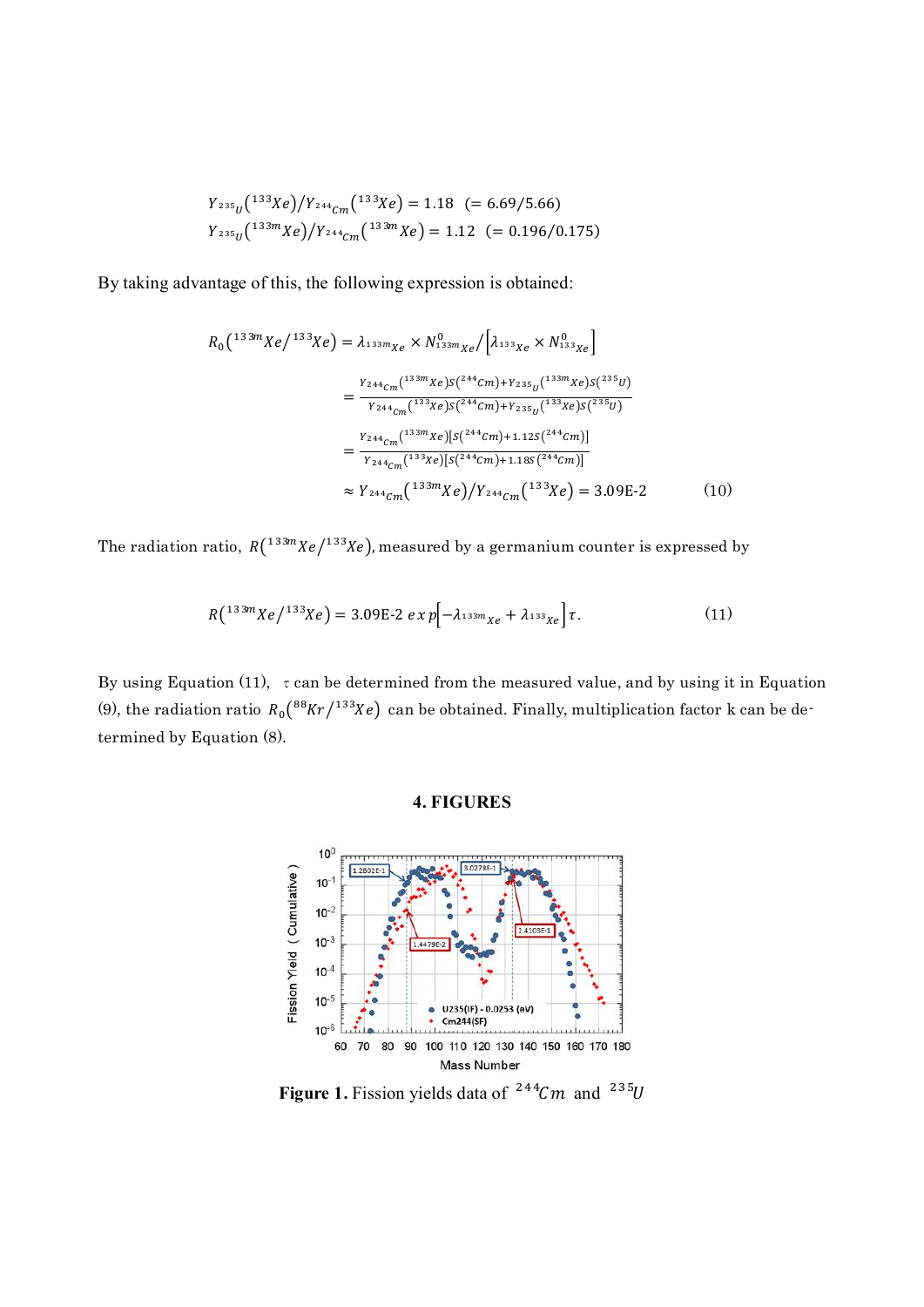

**Figure 2.** Dependence of Criticality on  $88Kr$ -to- $133Ke$  radiation ratio

# **5. TABLES**

**Table 1.** Fission yield data of Kr and Xe nuclides from  $1235U$  and  $1244C$  m and their half lives<sup>1)</sup>

| <b>Nuclide</b>       | Precurser                     | $\gamma$ ray [MeV] | 235H                 | <sup>244</sup> $\mathcal{C}m$ |
|----------------------|-------------------------------|--------------------|----------------------|-------------------------------|
| (half-life)          | (half life)                   | (Release rate, %)  | fission yield $[\%]$ | fission yield [%]             |
| $85mKr$ (4.48 h)     | $^{85}Br(2.9 \text{ m})$      | 0.305(14)          | $1.40 \pm 0.11$      | $0.212 \pm 0.034$             |
| $87$ Kr (76m)        | $87Br$ (55.6 s)               | 0.403(50)          | $2.60 \pm 0.05$      | $0.364 \pm 0.164$             |
| $88$ Kr (2.84 h)     | $888r$ (16.6 s)               | 2.392(35)          | $3.51 \pm 0.08$      | $0.423 \pm 0.271$             |
| $131m$ Xe (11.8 d)   | $131$ (8.04 d)                | 0.164(1.9)         | $0.0318 \pm 0.009$   | $0.0331 \pm 0.010$            |
| $133m$ Xe (2.19d)    | $133 \frac{1}{1}$<br>(20.9 h) | 0.233(10)          | $0.196 \pm 0.125$    | $0.175 \pm 0.111$             |
| $133$ Xe (5.25 d)    | $133 \frac{1}{1}$<br>(20.9 h) | 0.081(37)          | $6.69 \pm 4.28$      | $5.66 \pm 3.62$               |
| $135m$ Xe (15.7 min) | 135<br>(6.61 h)               | 0.527(81)          | $1.22 \pm 0.12$      | $1.76 \pm 0.54$               |
| $135$ Xe (9.10 h)    | $135 \, - 1$<br>(6.61 h)      | 0.250(90)          | $6.52 \pm 0.05$      | $7.47 \pm 0.30$               |
| $138$ Xe (14.1 min)  | $138$ (6.5 s)                 | 0.258(30)          | $6.29 \pm 0.09$      | $6.53 \pm 1.04$               |

<sup>\*</sup> γ ray emission probability [%],  $Y(2^{35}U)$ : Cumulative thermal fission yield of  $2^{35}U$ ,  $Y(2^{44}Cm)$ : Cumulative spontaneous fission yield of 244Cm.

## **6. CONCLUSIONS**

A method has been proposed to confirm the subcriticality of an accident-damaged nuclear reactor. The radiation ratio in the reactor core of two FP rare gas nuclides,  $88Kr$  and  $133Xe$ , which are produced by spontaneous <sup>244</sup>Cm fission and induced <sup>235</sup>U fission, is estimated from the meas